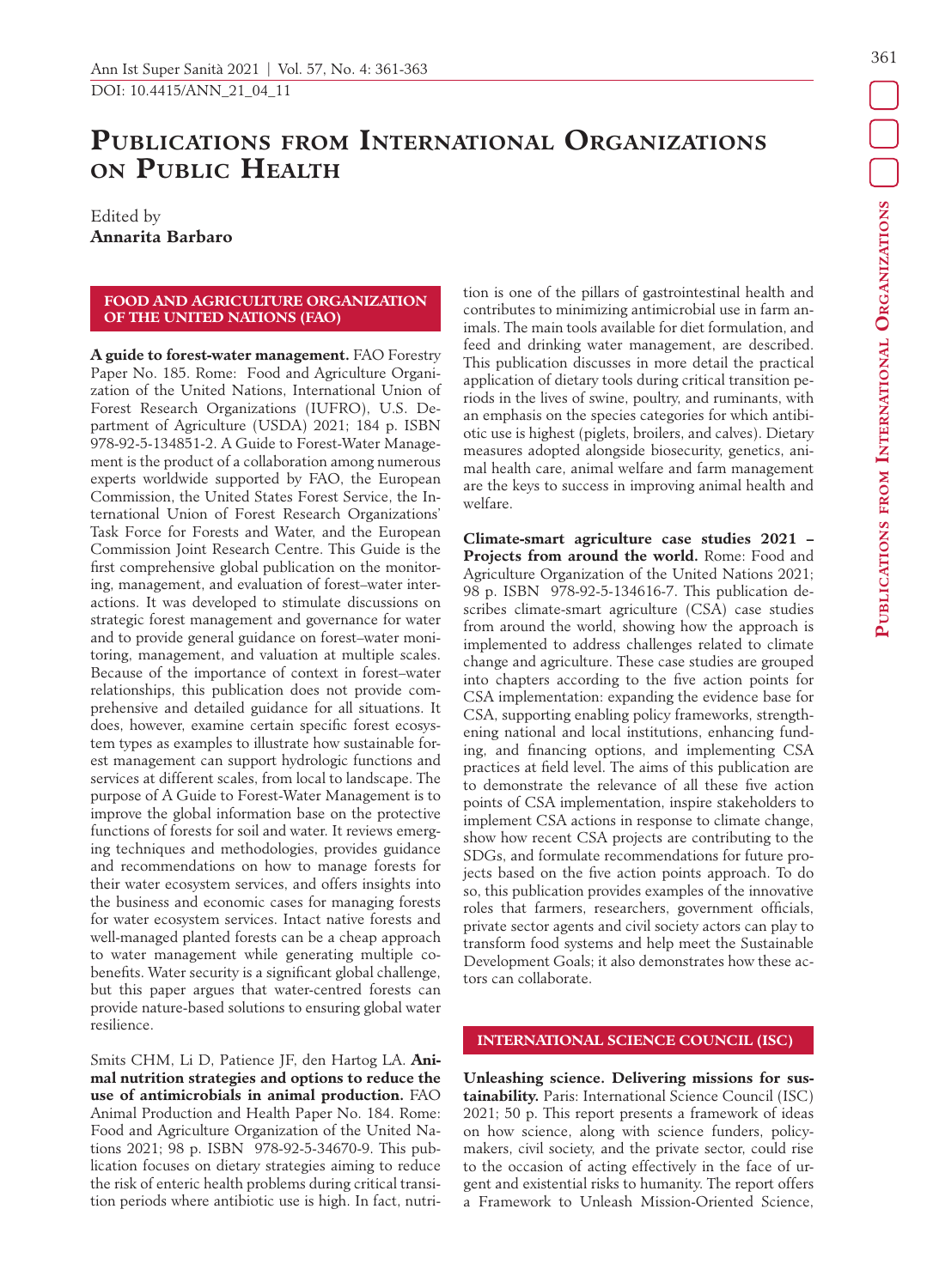highlighting the need to focus on a limited number of Sustainability Science Missions asking for a major step change in the approach to science and science funding by delivering specific missions for science as they relate to the critical areas of food, energy and climate, health and wellbeing, water, and urban areas.

**A synthesis of research gaps for science to enable societies to accomplish the Sustainable Development Goals by 2030.** Paris: International Science Council (ISC) 2021; 39 p. This Document collects the inputs highlighted by the report *Unleashing science. Delivering missions for sustainability*. They have been distilled into five topical areas: Sustainable planet for a dignified human future; Economies for the People and the Planet; Towards integrated and inclusive governance and capable institutions at all levels; Digital transformations for humanity and inclusive sustainable development; and Understanding the processes of societal transformations in different contexts. In addition to these topical research areas, the inputs from the report provided valuable insights on how science systems, including science funding, need to evolve to support societal transformations required to achieve these Sustainable Development Goals (SDGs). These key findings are provided in the second section of this report, Reforming Science Systems. This section outlines five broad areas (strengthening the directionality of science, strategic collaboration and governance; changing the practice of science through new incentives and awards; boosting research capacity in the Global South; advancing Open Science globally; and strengthening trust in science and relevance for policy) with specific reform actions required for science systems, including science funding, to become more effective in supporting societal transformations towards sustainability.

## **UNITED NATIONS ENVIRONMENTAL PROGRAMME (UNEP)**

**Advancing the transition to an inclusive green economy – A policy review manual.** Nairobi: United Nations Environmental Programme 2020; 44 p. This manual provides policymakers with a methodology for conducting a review of a country's Inclusive Green Economy Policy framework, to take the pulse of the concept and related policies 10 years after the work on UNEP's Green Economy report was launched. The Green Economy Policy Review manual provides a step-by-step guide on how to conduct a review of an existing policy framework according to the following criteria: coherence with other policy frameworks, particularly the Sustainable Development Goals and the Paris Agreement of the UN Framework Convention on Climate Change (UNFCCC), including Nationally Determined Contributions (NDCs), as well as existing national frameworks; and effectiveness. The manual hence looks at two levels of achievement by analysing if the policies are aligned with national and international frameworks, and if the outcomes of the policies correspond to the intended objectives. The methodology in the manual was pilot tested in Hainan Province, China, Mongolia, and South Africa, which helped refine the methodology.

### **EUROPEAN FOOD SAFETY AUTHORITY (EFSA)**

EFSA Panel on Animal Health and Welfare (AHAW), Nielsen SS, Bicout DJ, Calistri P, et al. **Scientific Opinion on the assessment of animal diseases caused by bacteria resistant to antimicrobials: dogs and cats.** EFSA 2021;19(6):6680, 58 p. In this opinion the antimicrobial-resistant bacteria responsible for transmissible diseases that constitute a threat to dog and cat health have been assessed. The assessment has been performed following a methodology based on information collected via an extensive literature review and expert judgement. Details of the methodology used for this assessment are explained in a separate opinion. A global state of play of antimicrobial resistant Staphylococcus pseudintermedius, Staphylococcus aureus, Staphylococcus schleiferi, Escherichia coli, Proteus mirabilis, Klebsiella spp., Enterobacter spp., Pseudomonas aeruginosa, Clostridium perfringens, Clostridioides difficile, Enterococcus faecalis and Enterococcus faecium has been provided. Among those bacteria, EFSA identified S. pseudintermedius, E. coli and P. aeruginosa with >90% certainty as the most relevant antimicrobial resistant bacteria in the EU based on the available evidence. The animal health impact of these most relevant bacteria, as well as their eligibility for being listed and categorised within the animal health law framework will be assessed in separate scientific opinions.

EFSA Scientific Committee, More S, Bampidis V, Benford D, et al. **Guidance on risk assessment of nanomaterials to be applied in the food and feed chain: human and animal health.** EFSA Journal 2021;19(8):6768, 111 p. The EFSA has updated the Guidance on risk assessment of the application of nanoscience and nanotechnologies in the food and feed chain, human and animal health. It covers the application areas within EFSA's remit, including novel foods, food contact materials, food/feed additives and pesticides. The updated guidance, now Scientific Committee Guidance on nano risk assessment (SC Guidance on Nano-RA), has taken account of relevant scientific studies that provide insights to physico-chemical properties, exposure assessment and hazard characterisation of nanomaterials and areas of applicability. Together with the accompanying Guidance on Technical requirements for regulated food and feed product applications to establish the presence of small particles including nanoparticles (Guidance on Particle-TR), the SC Guidance on Nano-RA specifically elaborates on physico-chemical characterisation, key parameters that should be measured, methods and techniques that can be used for characterisation of nanomaterials and their determination in complex matrices. The SC Guidance